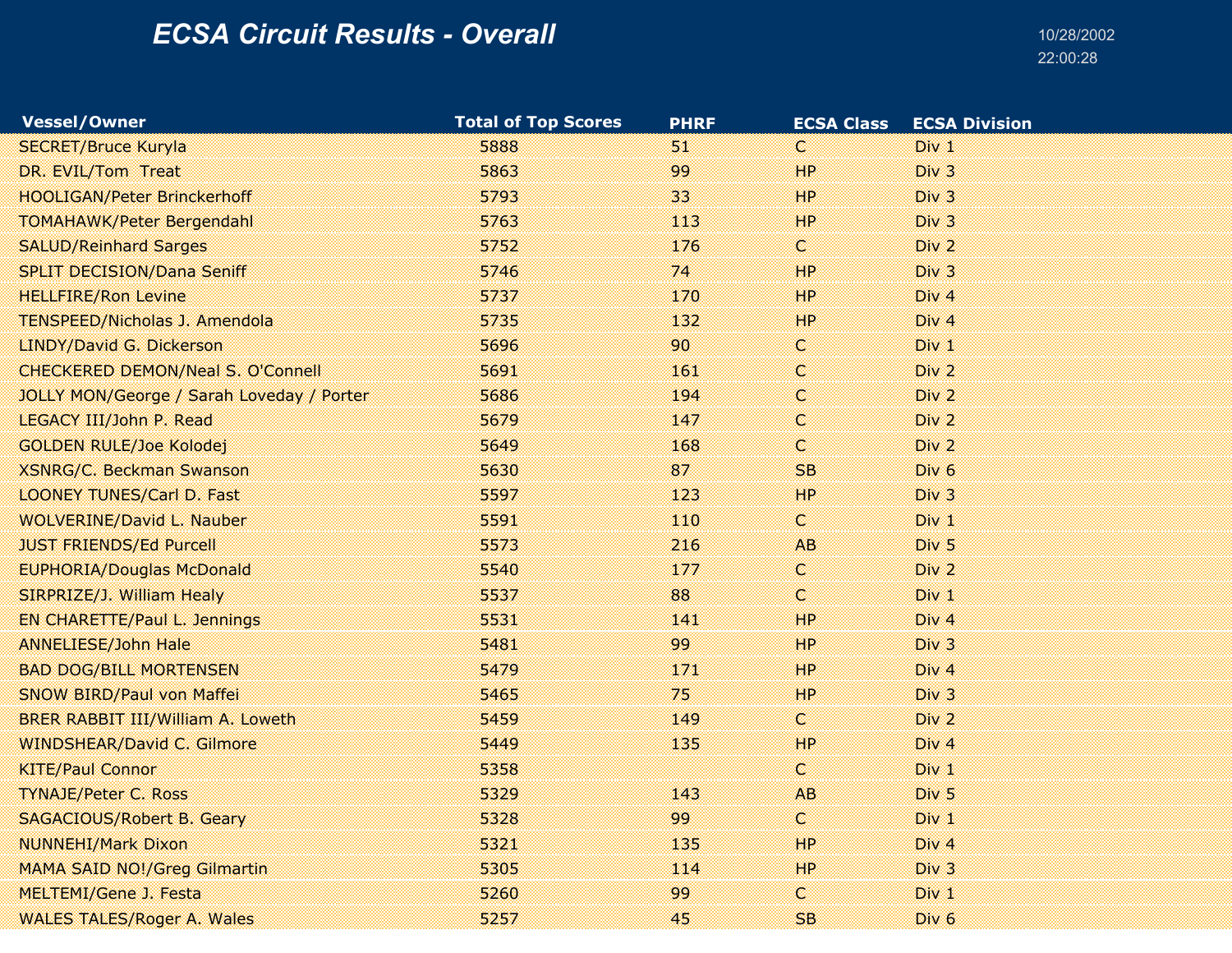| <b>Vessel/Owner</b>                               | <b>Total of Top Scores</b> | <b>PHRF</b> | <b>ECSA Class</b> | <b>ECSA Division</b> |
|---------------------------------------------------|----------------------------|-------------|-------------------|----------------------|
| <b>SCHWINGG/Jack Neades</b>                       | 5257                       | 113         | HP                | Div <sub>2</sub>     |
| <b>BANCHEE/Shawn Ensor</b>                        | 5205                       | 119         | C                 | Div 1                |
| <b>SLINGSHOT/Jack Greifzu</b>                     | 5194                       | 138         | HP                | Div <sub>4</sub>     |
| RIPPLE/Hugh O'Brien                               | 5186                       |             | HP                | Div <sub>3</sub>     |
| MISTY/Fred A. Allardyce                           | 5145                       | 84          | C                 | Div 1                |
| <b>WAHOO/Philip Dickey</b>                        | 5105                       | 18          | HP                | Div 3                |
| <b>SLINGSHOT/Dennis Dawid</b>                     | 4912                       | 66          | C                 | Div 1                |
| <b>PURSUIT/Dennis J. Marron</b>                   | 4907                       | 135         | C                 | Div 2                |
| SE THERIN/Richard W. Magner                       | 4901                       | 273         | AB.               | Div 8                |
| NIGHTHAWK/Chris McLaughlin                        | 4895                       | 39          | C                 | Div 1                |
| <b>TURTLE LOGIC/Robert H. Bruno</b>               | 4886                       | 156         | C                 | Div 2                |
| MAST TRANSIT II/David A. Kelly                    | 4870                       | 147         | HP                | Div 7                |
| <b>MENTOR/Mark Kondracky</b>                      | 4820                       | 211         | C                 | Div <sub>2</sub>     |
| <b>EN CHARETTE/Ron Noe</b>                        | 4818                       | 75          | HP                | Div 3                |
| <b>WITCHCRAFT/John Crissey</b>                    | 4790                       | 186         | C                 | Div 8                |
| <b>KARI/Patrick M. Collins</b>                    | 4783                       | 139         | HP                | Div <sub>4</sub>     |
| <b>FASCINATION/James D. Francis</b>               | 4761                       | 193         | C                 | Div 8                |
| PETARD/William A. Lieber                          | 4734                       | 138         | C                 | Div 7                |
| <b>CRYSTAL SLIPPER/Mike &amp; Linda Cavanaugh</b> | 4731                       | 105         | C                 | Div 1                |
| COLD DUCK/John A. Tracy                           | 4709                       | 144         | HP                | Div <sub>4</sub>     |
| <b>BAGATELLE/Thomas Doyle</b>                     | 4645                       | 9.          | <b>HP</b>         | Div 3                |
| <b>BEARCAT/Jack Lombard</b>                       | 4637                       | 192         | <b>AB</b>         | Div 8                |
| <b>ORION/Rick Pettit</b>                          | 4587                       | 171         | C                 | Div 7                |
| IRISH LADY/William J. St. John_Jr.                | 4557                       | 215         | C                 | Div 8                |
| <b>WATERCOLORS/Bill Drinkuth</b>                  | 4535                       | 207         | <b>AB</b>         | Div <sub>5</sub>     |
| <b>ARROW/Bruce Lockwood</b>                       | 4494                       | 99          | C                 | Div 7                |
| ONE UP/Lincoln F. Schoenberger                    | 4493                       | 150         | HP                | Div <sub>4</sub>     |
| PIPER TOO/Robert J. Almeida                       | 4484                       | 177         | AB                | Div 8                |
| RELENTLESS/kevin horrigan                         | 4474                       | 81          | SB                | Div <sub>6</sub>     |
| LIGHT FANTASTIC/Sylvan R. Shemitz                 | 4455                       | 114         | C.                | Div 1                |
| STARCHASER/Richard T. Steinhilber                 | 4448                       | 175         | C                 | Div 7                |
| <b>THUNDERDUCK/Malcom Ross</b>                    | 4388                       | 156         | C.                | Div <sub>2</sub>     |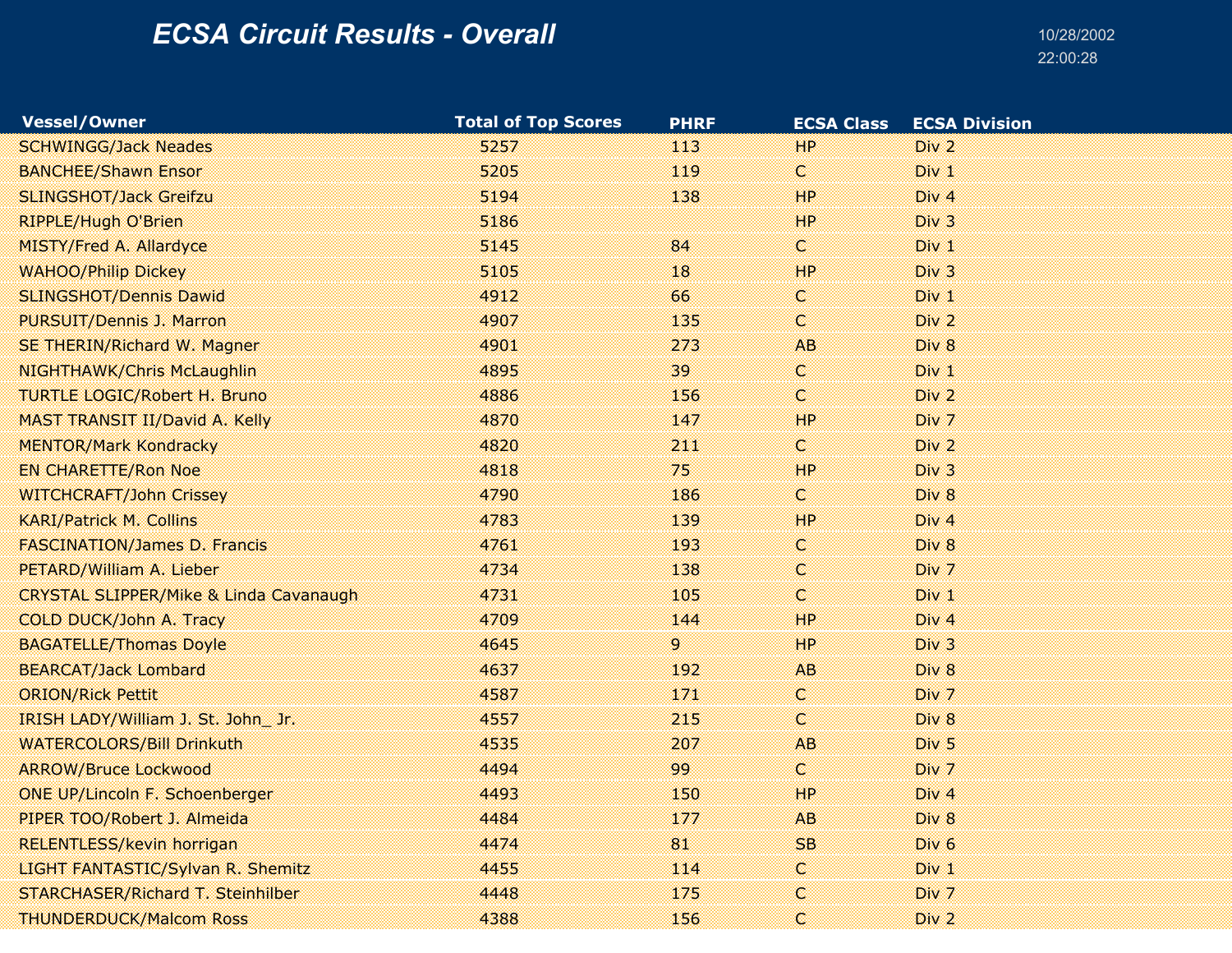| <b>Vessel/Owner</b>                      | <b>Total of Top Scores</b> | <b>PHRF</b> | <b>ECSA Class</b> | <b>ECSA Division</b> |
|------------------------------------------|----------------------------|-------------|-------------------|----------------------|
| FURY/Ray J. Gincavage                    | 4382                       | 50          | C                 | Div 1                |
| <b>HAT TRICK/George Stafford</b>         | 4379                       | 171         | HP                | Div 7                |
| <b>SERENITY/Spencer A. Kloter</b>        | 4366                       |             |                   | Div 2                |
| <b>EVERGREEN/Don Broderick</b>           | 4343                       | 201         | C.                | Div 8                |
| DESTINY/Aborn D. Smith                   | 4342                       | 215         | C                 | Div 2                |
| <b>SEAQUESTER/Michael E. Passero</b>     | 4326                       | 159         | C                 | Div 7                |
| <b>SURPRISE!/William Cronin</b>          | 4227                       | 144         | HP                | Div <sub>4</sub>     |
| <b>HORNET/Bob McLellan</b>               | 4208                       | 158         | C                 | Div 7                |
| <b>SHOE STRING/Patrick B. Dillon</b>     | 4192                       | 174         | C                 | Div 2                |
| <b>SHAMROCK/G. Robert O'Brien</b>        | 4005                       | 120         | C                 | Div 1                |
| SILVER BULLET/Clifford R. Banthin        | 3822                       | 144         | HP                | Div 7                |
| <b>BRIALLIANT DISGUISE/Michael Lebov</b> | 3819                       | 128         | HP                | Div 3                |
| <b>FACTORY GIRL/William G. Canning</b>   | 3799                       | 127         | HP                | Div 3                |
| <b>WAVEWALKER/David Walker</b>           | 3706                       | 138         | HP                | Div <sub>4</sub>     |
| <b>ROGUE/Seville Simonds</b>             | 3664                       | 126         | AB.               | Div <sub>5</sub>     |
| <b>INTREPID/Sean Saslo</b>               | 3661                       |             | C                 | Div 7                |
| <b>MUDSLIDE/Jack Scaduto</b>             | 3624                       | 147         | HP                | Div <sub>4</sub>     |
| SHOWDOWN/Bijan Rasadi                    | 3578                       | 113         | HP                | Div 3                |
| <b>MARIONETTE/Ron Breault</b>            | 3572                       | 258         | <b>AB</b>         | Div 8                |
| <b>BABOON/Bos Powell</b>                 | 3536                       | 74          | HP                | Div 3                |
| <b>BRYAN STATION/J. Douglas Craig</b>    | 3521                       | 169         | C.                | Div 7                |
| <b>CURLEW/Mark Andrews</b>               | 3516                       | 159         | C                 | Div 2                |
| SANIBEL/Gerry H. Keeler                  | 3509                       | 212         | <b>AB</b>         | Div <sub>5</sub>     |
| SPIRIT/Doug Johnson                      | 3504                       | 183         | HP                | Div <sub>4</sub>     |
| ABRAXAS/Adam M. Walsh                    | 3488                       | 119         | C                 | $Div_1$              |
| SAVAGE/C.P. Noel & Brendan N. McCarthy   | 3474                       | 186         | HP                | Div <sub>4</sub>     |
| <b>FAST FORWARD/David Leventhal</b>      | 3466                       | 171         | HP                | Div <sub>4</sub>     |
| <b>WINGS/Jack Rodgers</b>                | 3449                       | 128         | HP                | Div <sub>3</sub>     |
| <b>WIPE OUT/Rob Vibert</b>               | 3441                       | 171         | HP                | Div <sub>4</sub>     |
| COYOTE/David R. Arklander                | 3431                       | 120         | HP.               | Div <sub>3</sub>     |
| <b>SHOCKWAVE/Moise Solomon</b>           | 3419                       | 171         | HP                | Div <sub>4</sub>     |
| <b>VALIANT/Robert E. Bunger</b>          | 3388                       | 183         | AB                | Div <sub>5</sub>     |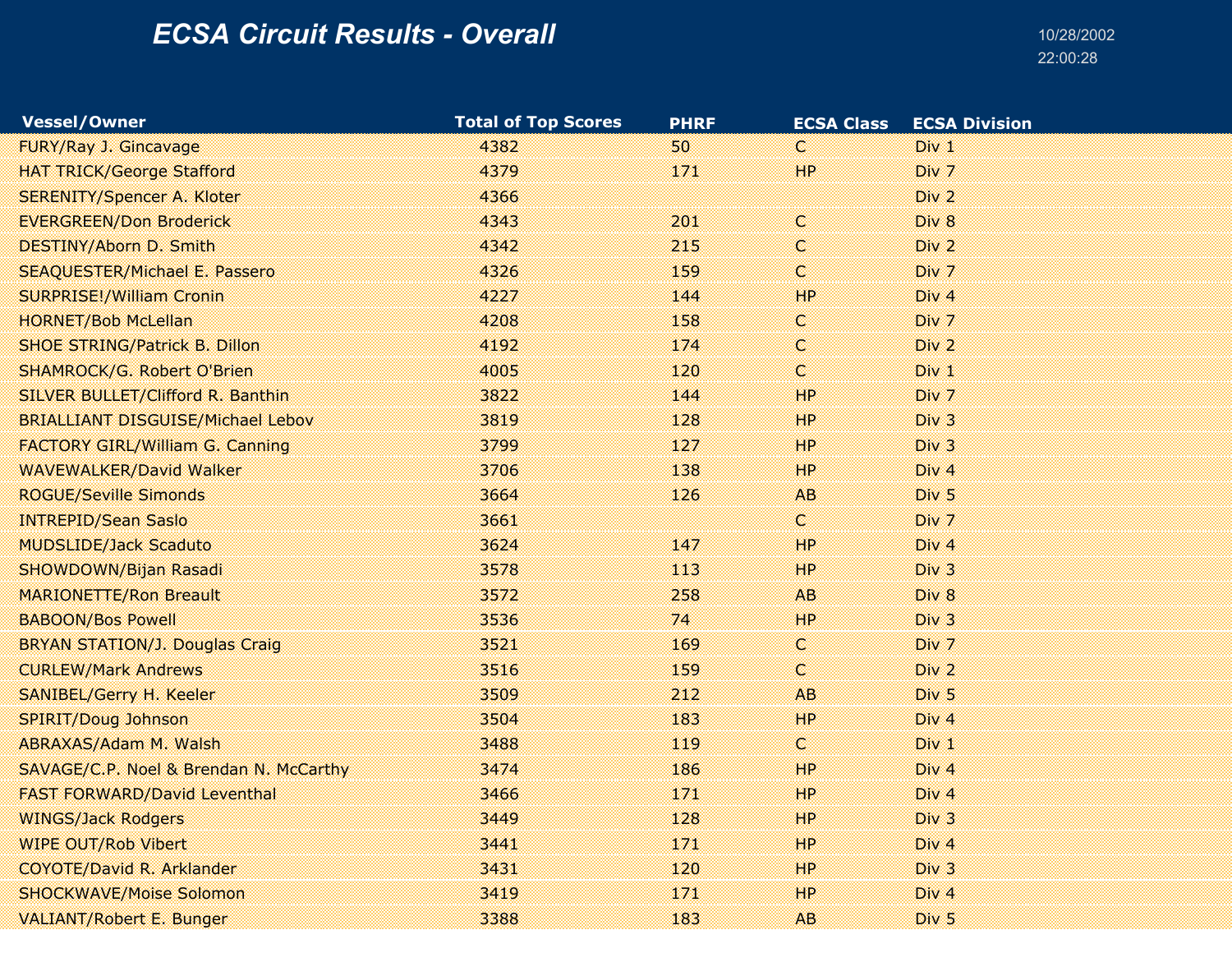| <b>Vessel/Owner</b>                       | <b>Total of Top Scores</b> | <b>PHRF</b> | <b>ECSA Class</b> | <b>ECSA Division</b> |
|-------------------------------------------|----------------------------|-------------|-------------------|----------------------|
| XAPI MA/Robert I. Welsh Jr.               | 3370                       | 184         | AB.               | Div <sub>5</sub>     |
| PEREGRINE/Bill Kuczynski                  | 3365                       | 155         | C                 | Div 7                |
| <b>CAPRICORN/Judith C. Gibbs</b>          | 3318                       | 153         | C                 | Div 7                |
| <b>CELEBRATION/Gerald/Priscilla Long</b>  | 3293                       | 138         | C.                | Div <sub>2</sub>     |
| <b>STEAMBOAT/Karl Knauss</b>              | 3274                       | 74          | HP                | Div 3                |
| CUP/Gerald C. Shea                        | 3266                       | 87          | HP                | Div 3                |
| <b>WOODY/Lawrence H. Hennessy</b>         | 3247                       | 81          | HP                | Div 3                |
| <b>SELKIE/Candace McGovern</b>            | 3232                       | 258         | AB.               | Div 8                |
| 2 THIRSTY/John J. Coughlin Jr.            | 3191                       | 90          | HP                | Div 3                |
| DREAMLAND EXPRESS/Mark Belsky             | 3111                       | 114         | SB.               | Div <sub>6</sub>     |
| <b>JEZEBEL/Wayne Morse</b>                | 3103                       | 75          | HP                | Div 3                |
| DREAM CATCHER/Richard P. Scavotto         | 3094                       | 148         | C.                | Div 2                |
| <b>TICKER/Milan Bartek</b>                | 3070                       | 84          | C                 | Div 1                |
| <b>BLUE LIGHT SPECIAL/Timothy Giulini</b> | 3039                       | 225         | C                 | Div 2                |
| <b>DULCINEA/Robert Wyllie</b>             | 3018                       | 213         | C                 | Div 2                |
| <b>MORE MAGIC/J MORMILE</b>               | 2963                       | 113         | C                 | Div 1                |
| XLR8/Bradford J. Porter                   | 2786                       | 99.         | SB                | Div <sub>6</sub>     |
| <b>BLIND DATE/ HENDERSON</b>              | 2766                       | 134         | C.                | Div 7                |
| <b>SPECTRE/Brian Prinz</b>                | 2708                       | 123         | C                 | Div 1                |
| <b>KNOT BUSY/Ted Dunton</b>               | 2678                       | 217         | C                 | Div 8                |
| <b>WHAT'S NEXT/Ken Grey</b>               | 2642                       | 156         | C                 | Div 7                |
| RAGTIME/Rodney S. Johnstone               | 2615                       | 54          | <b>SB</b>         | Div <sub>6</sub>     |
| <b>NEW WAVE/Bill Reardon</b>              | 2576                       | 177         | HP                | Div 4                |
| <b>AUDACIOUS/Robert S. Farnum</b>         | 2563                       | 147         | HP                | Div <sub>4</sub>     |
| <b>DEFIANT/Matt Champney</b>              | 2560                       | 132         | C.                | Div 1                |
| <b>TWENTYSOMETHING/Chris Daniels</b>      | 2542                       | 113         | HP                | Div 3                |
| <b>PARK PLACE/Richard A. Mentelos</b>     | 2530                       | 153         | C.                | Div 2                |
| CALIENTE/Joel Z. Green                    | 2523                       | 45          | HP                | Div <sub>3</sub>     |
| VIB/James F. Barrett Jr.                  | 2444                       | 116         | C                 | Div 7                |
| SISU/Lochlin Syme                         | 2307                       | 231         | AB                | Div 8                |
| BOW - WOW/Nicholas Staub III              | 2264                       | 182         | AB.               | Div <sub>5</sub>     |
| RICOCHET/Thomas Lee                       | 1901                       | 48          | HP                | Div 3                |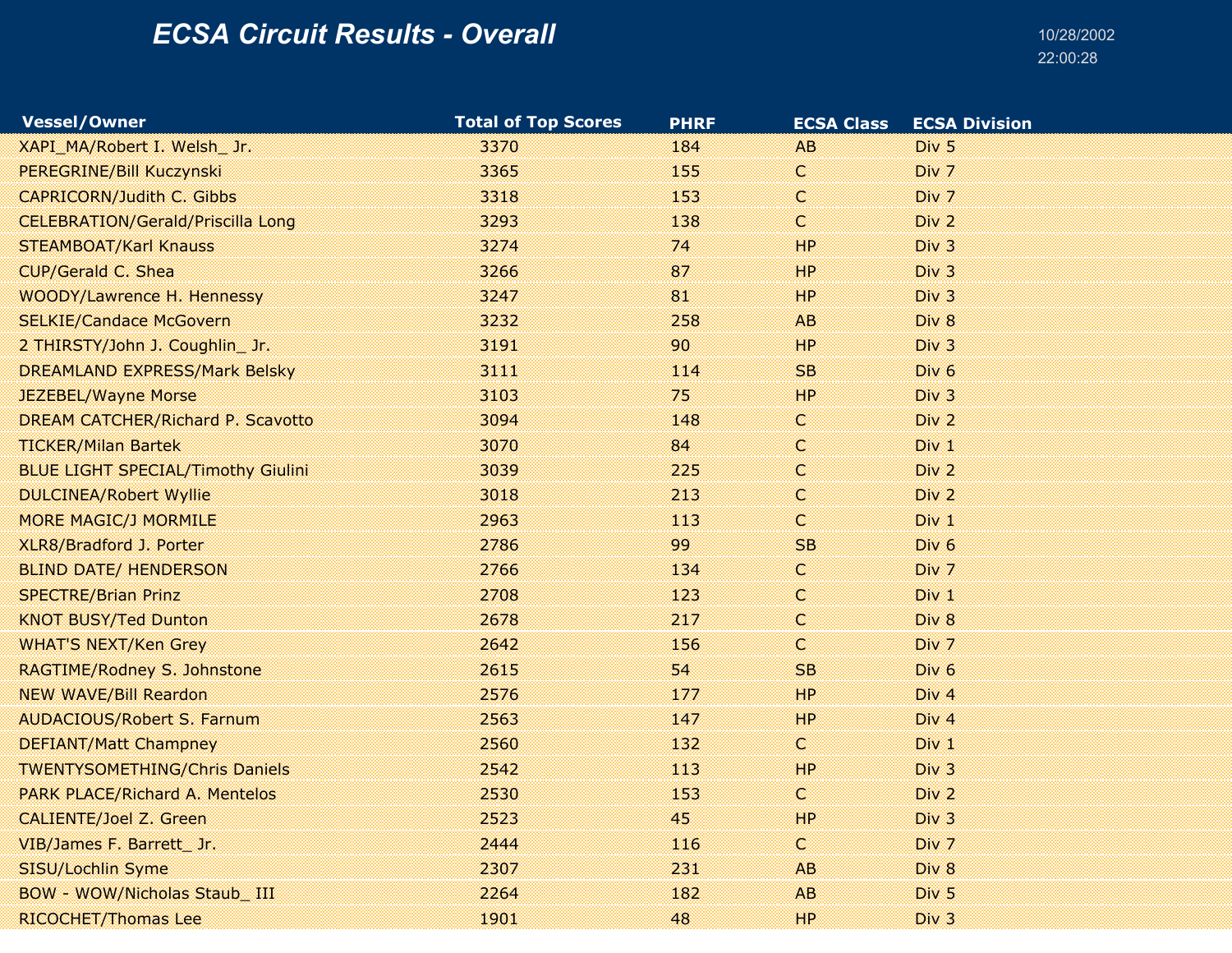| <b>Vessel/Owner</b>                    | <b>Total of Top Scores</b> | <b>PHRF</b> | <b>ECSA Class</b> | <b>ECSA Division</b> |
|----------------------------------------|----------------------------|-------------|-------------------|----------------------|
| <b>LEDA/David Seligson</b>             | 1892                       | 257         | C                 | Div 8                |
| <b>MAYBE/Chris Field</b>               | 1888                       | 171         | HP                | Div 4                |
| SPLASHDANCE/Harlan Fredericksen        | 1816                       | 153         | C.                | Div <sub>2</sub>     |
| <b>KRISTINA/Roy N. Guile</b>           | 1816                       | 202         | C                 | Div 8                |
| <b>CELEBRATION/Martin L. Lyons</b>     | 1810                       | 138         | C                 | Div 2                |
| MOBY NICK/John Amendola                | 1803                       |             |                   | Div 7                |
| PISCES III/William Stoddard            | 1772                       | 233         | AB.               | Div 8                |
| <b>VALKYRIE/Ed Lange</b>               | 1737                       |             | C.                | Div 8                |
| <b>MAGIC III/William H. Miller</b>     | 1737                       | 169         | C                 | Div 7                |
| <b>NEXT WAVE/Paul Hewitt</b>           | 1707                       | 39          | HP                | Div 3                |
| <b>RINGLE/BOB RODGERS</b>              | 1701                       | 159         | C                 | Div 2                |
| <b>TEN SPEED/Rory Scully</b>           | 1697                       | 171         | HP                | Div <sub>4</sub>     |
| <b>WINDSONG II/Louis Roberts</b>       | 1689                       |             |                   | Div 8                |
| <b>ON CUE/Charles Storrow</b>          | 1682                       | 290         | AB                | Div 8                |
| PROGENY/John D. McCrea                 | 1673                       | 161         | C.                | Div <sub>2</sub>     |
| <b>TRUE BLUE/Richard B. Lind</b>       | 1665                       | 159         | C                 | Div 7                |
| <b>EUPHORIA/Alan Skinner</b>           | 1648                       | 114         | C                 | Div 1                |
| <b>STRAY CAT/Robert A. Rosenblum</b>   | 1643                       | 192         | AB                | Div 8                |
| REPLICANT/Robert A. Gulomb             | 1642                       | 177         | HP                | Div <sub>4</sub>     |
| SPQR/Jeffrey M. Sumner                 | 1629                       | 114         | SB                | Div <sub>6</sub>     |
| <b>MAKING WAVES/Bruce Cathcart</b>     | 1597                       | 120         | C.                | Div 1                |
| <b>SECOND DRAFT/Douglas H. Peacock</b> | 1592                       | 118         | C                 | Div 1                |
| <b>FLATLINE/Jason Swan</b>             | 1586                       | 171         | HP                | Div 4                |
| POLPERRO/Guy Cambria                   | 1575                       | 192         | C                 | Div 8                |
| <b>LOLITA/Donald Carr</b>              | 1574                       | 270         | <b>AB</b>         | Div 8                |
| <b>SKYE/Michael Mollow</b>             | 1552                       | 201         |                   | Div 8                |
| <b>GINGER SNAP/Len Mierzejewski</b>    | 1546                       | 189         | C.                | Div <sub>2</sub>     |
| <b>SANTARELLA/James P. Scalise</b>     | 1495                       | 113         | C                 | Div 1                |
| PRISM/Joel W. Mangini                  | 1457                       | 195         | C                 | Div 8                |
| <b>CELEBRATION/Jeffrey W. Going</b>    | 997                        | 248         | <b>AB</b>         | Div 8                |
| PHISH FOOD/ALEXIS MICHAS               | 992                        | 9.          | HP                | Div <sub>3</sub>     |
| <b>GANG WAY/Edward S. Becker</b>       | 976                        | 171         | HP                | Div <sub>4</sub>     |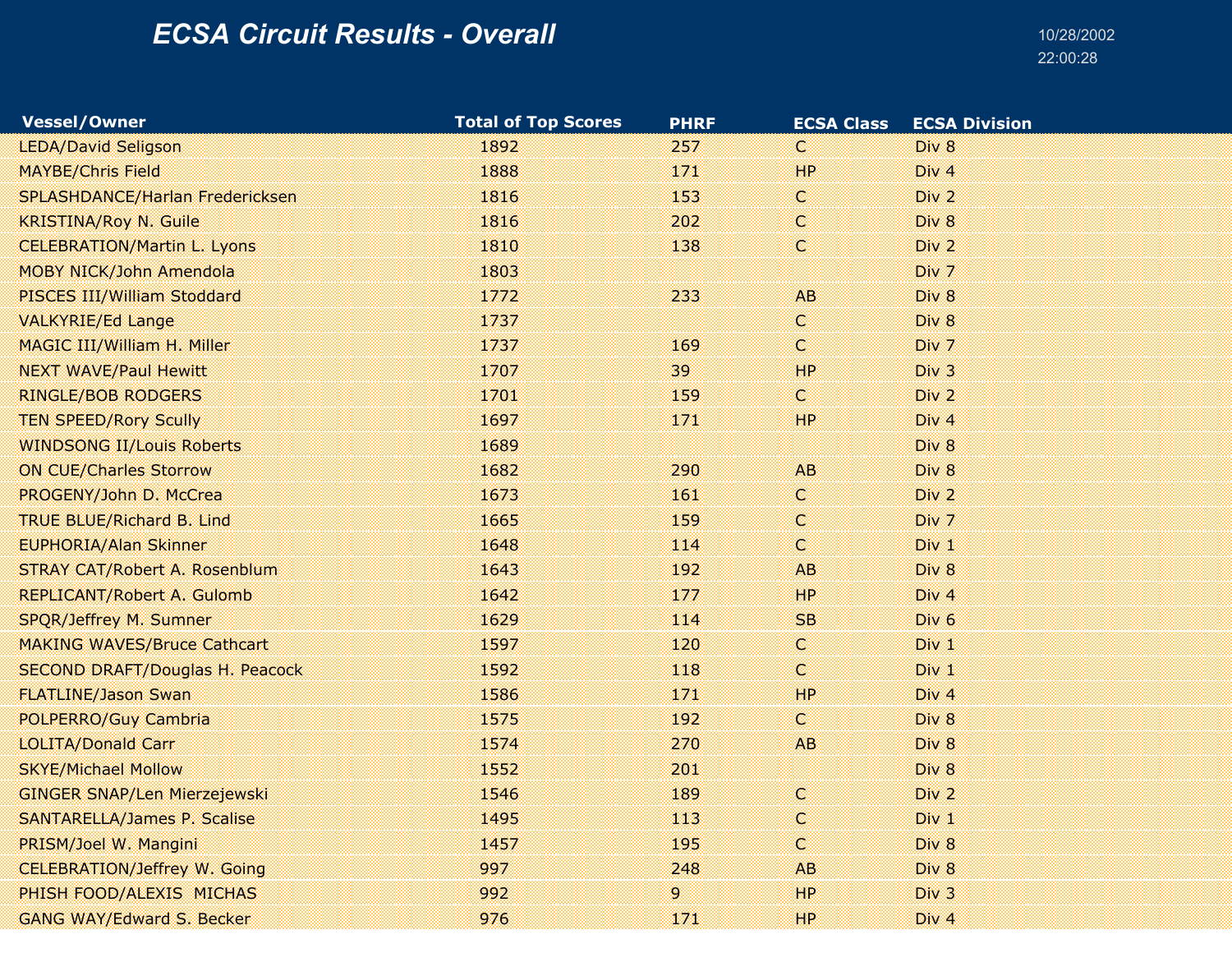| <b>Vessel/Owner</b>                    | <b>Total of Top Scores</b> | <b>PHRF</b> | <b>ECSA Class</b> | <b>ECSA Division</b> |
|----------------------------------------|----------------------------|-------------|-------------------|----------------------|
| <b>TUMBLE HOME/Kevin Tisdall</b>       | 966                        |             | C                 | Div 1                |
| <b>HOT FUDGE/Richard A. Glassman</b>   | 966                        | 184         | $\mathsf{C}$      | Div 8                |
| <b>ELAN/Allan Blair</b>                | 957                        | 33          | HP                | Div <sub>3</sub>     |
| RUSTY-NAIL/Clifford H. Fisher          | 944                        | 174         | C                 | Div 2                |
| <b>BEST REVENGE/Peter Ratkiewich</b>   | 944                        | 123         | HP                | Div 3                |
| SCHOCK THERAPY/Jeffrey D. Stuart       | 935                        | 117         | C.                | Div 1                |
| <b>HELIOS/Richard A. Voudren</b>       | 928                        | 98          | C                 | Div 7                |
| <b>SPRINT/Sidney Petrie</b>            | 919                        | 177         | C                 | Div 8                |
| <b>HARMONY/Richard L. Hall</b>         | 905                        | 172         | C.                | Div 7                |
| <b>TUMULT 2/Bill Litke</b>             | 905                        | 210         | C                 | Div <sub>2</sub>     |
| L'ARCHE DE NOE'/Eric Sauer             | 901                        | 139         | Ċ.                | Div 2                |
| <b>RED LINE/Myles Meader</b>           | 901                        | 207         | C                 | Div 2                |
| FIASCO/Scott A. Marino                 | 898                        | 174         | HP                | Div 7                |
| POSEIDON/Peter L. Costas               | 895                        | 197         | AB.               | Div <sub>5</sub>     |
| SILVER LINING/William W. Bell          | 894                        | 156         | C.                | Div 7                |
| <b>RELENTLESS/K Lagarde</b>            | 879                        |             |                   | Div <sub>6</sub>     |
| <b>ALLEGRO/Chris Rackliffe</b>         | 865                        | 168         | C                 | Div 2                |
| <b>ESCADPADE/Patricia Meyer</b>        | 861                        | 138         | HP                | Div 7                |
| <b>ANIMATION/J WALSER</b>              | 861                        | 120         | HP                | Div <sub>3</sub>     |
| SCOOCHTOO/Arthur Andrea                | 853                        | 222         | C.                | Div 8                |
| <b>OUTSTANDING/Mark Fortin</b>         | 853                        | 156         | C.                | Div 2                |
| <b>HOCUS POCUS/</b>                    | 853                        | 150         | C                 | Div <sub>2</sub>     |
| RACSCAL/Kel Weber                      | 853                        | 126         | C                 | Div 7                |
| CLOSE ENOUGH II/Thomas J. Fahy         | 836                        | 177         | C                 | Div 2                |
| <b>BRUJA/Joe B. Connolly</b>           | 824                        |             | HP                | Div 4                |
| <b>MISCHIEF/Douglas Jones</b>          | 824                        | 177         | HP                | Div 4                |
| <b>SONJA/Charles Link</b>              | 815                        | 240         | AB                | Div 8                |
| <b>SELKIE/Ron Smith</b>                | 805                        | 192         | C                 | Div 8                |
| <b>SHENANDOAH/Patrick DeMarchelier</b> | 804                        | 190         | AB                | Div <sub>5</sub>     |
| VIKING/Arthur D. Carlson               | 802                        | 148         | C.                | Div 7                |
| <b>AQUILO/Manfred G. Noack</b>         | 793                        | 162         | C                 | Div 2                |
| <b>JAGULAR/Francis X. Closter</b>      | 787                        | 118         | C.                | Div <sub>1</sub>     |